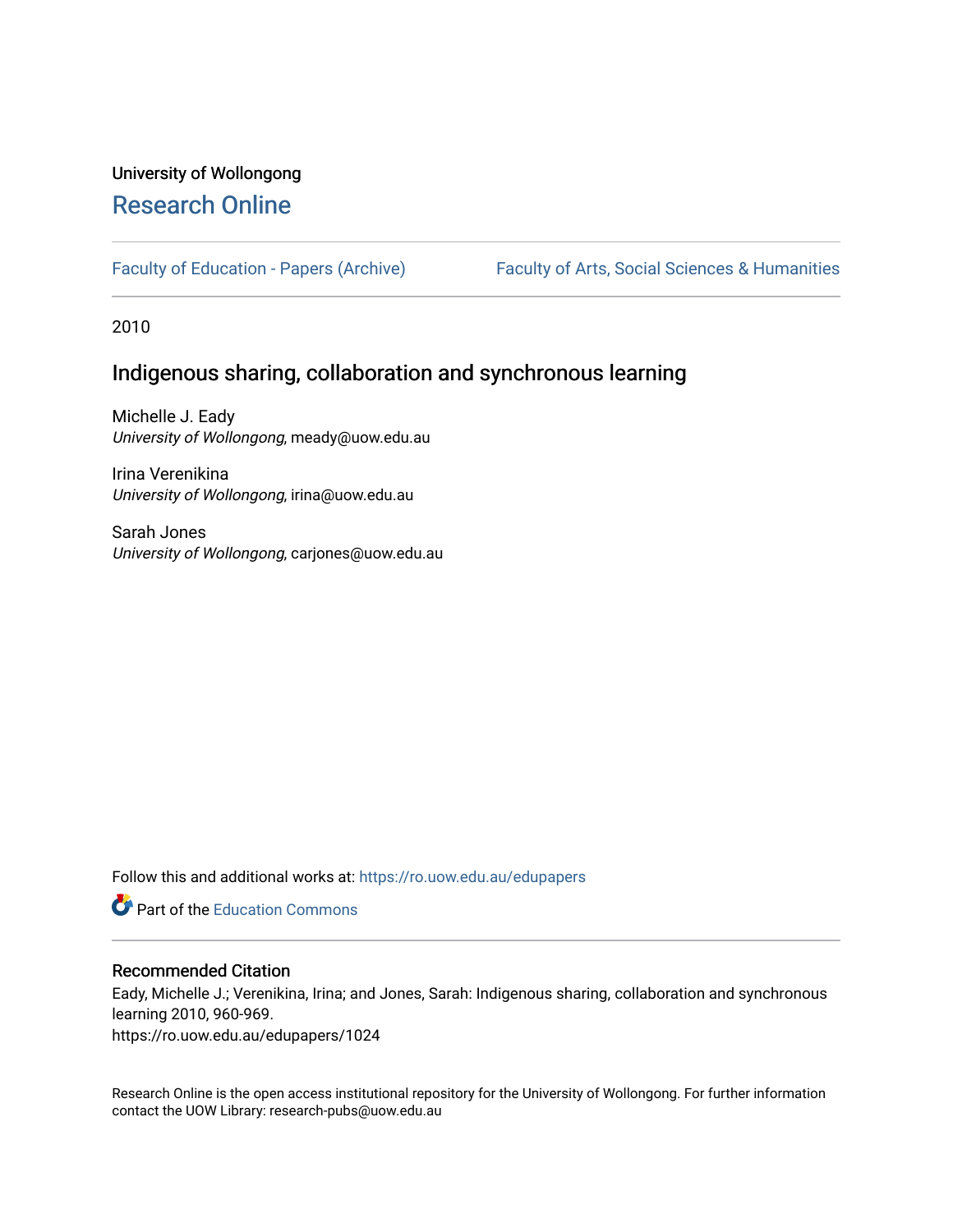# **Indigenous Sharing, Collaboration and Synchronous Learning**

Michelle Eady, Faculty of Education, University of Wollongong, Australia, meady@uow.edu.au

Irina Verenikina, Faculty of Education, University of Wollongong, Australia, irina@uow.edu.au

Caroline Jones, Faculty of Education, University of Wollongong, Australia, carjones@uow.edu.au

**Abstract:** Online learning is progressively accepted in Indigenous communities with the realized potential for sharing, collaboration and learning for adults living in remote and isolated communities. This study used a design-based research approach that provided opportunity to integrate the current literature, literacy practitioners' views and community members' self identified literacy needs to generate ten draft guiding principles which guided this study. A collaborative community engagement project was created by the community members in consideration of these principles and presented in three iterations in a synchronous environment which will lead to design-based principles for working with technology and Indigenous communities. This paper examines the framework and approach for this study, provides a short literature review and presents the draft guiding principles drawn from data collected from the stakeholders and from which the project was created.

## **Introduction and Aims**

Synchronous learning occurs when learners and instructors are exchanging information and interacting simultaneously within an online learning community in *real* time. Technologies that support synchronous learning include Internet conferencing, satellite broadcast, mobile or cellular phones, video teleconferencing and interactive chat rooms (Aderinoye, Ojokheta, & Olojede, 2007; Australian Flexible Learning Framework, 2009; Greenall & Loizides, 2001).

For Indigenous learners, literacy practitioners have found synchronous learning platforms to be successful in teaching employment-related skills. An added benefit is that learners increase their computer skills at the same time as acquiring literacy outcomes (Eady, 2004; Greenall, 2005; Johnston, Petty, & Shafer, 2004; O'Lawrence, 2006; Porter & Sturm, 2006). The limited research in this area suggests that online learning programs, when designed and delivered in culturally appropriate and community-relevant manners, can be potential solutions to effectively address the unique learning and skills development needs of Indigenous learners (Battiste, 2005; Eady, 2004; Greenall, 2005).

The importance of learning plans that equally respect and use westernized learning philosophies and Indigenous knowledge and learning is crucial to the success of learning programs. Positive experiences using synchronous technologies such as real time discussions, group work, interactive white boards and video feed with Indigenous adult learners in Canada (Eady, 2004), prompted the following research questions:

- What are the literacy needs of an Indigenous community, as identified in the literature, by literacy practitioners and community members?
- How can self-identified literacy needs for an Indigenous community be supported by online synchronous learning technologies? What is the role of sharing and collaboration in this process?

In the present study, the team employed a commercial synchronous platform environment, and worked within an Indigenous community in South Australia. The online, live time interactive classroom setting made possible by the platform had been greatly accepted by Indigenous community members in previous work and research (Eady, 2004) in Northwestern Ontario, Canada, with the Sioux Hudson Literacy Council's Good Learning Everywhere distance literacy program. The platform allows the instructor to show their course content on PowerPoint slides, use an interactive white board, assemble learners into break out classrooms, and show websites and documents, all in live time classroom settings. The next section describes how the first author's experience in Canada led to the development of the present study.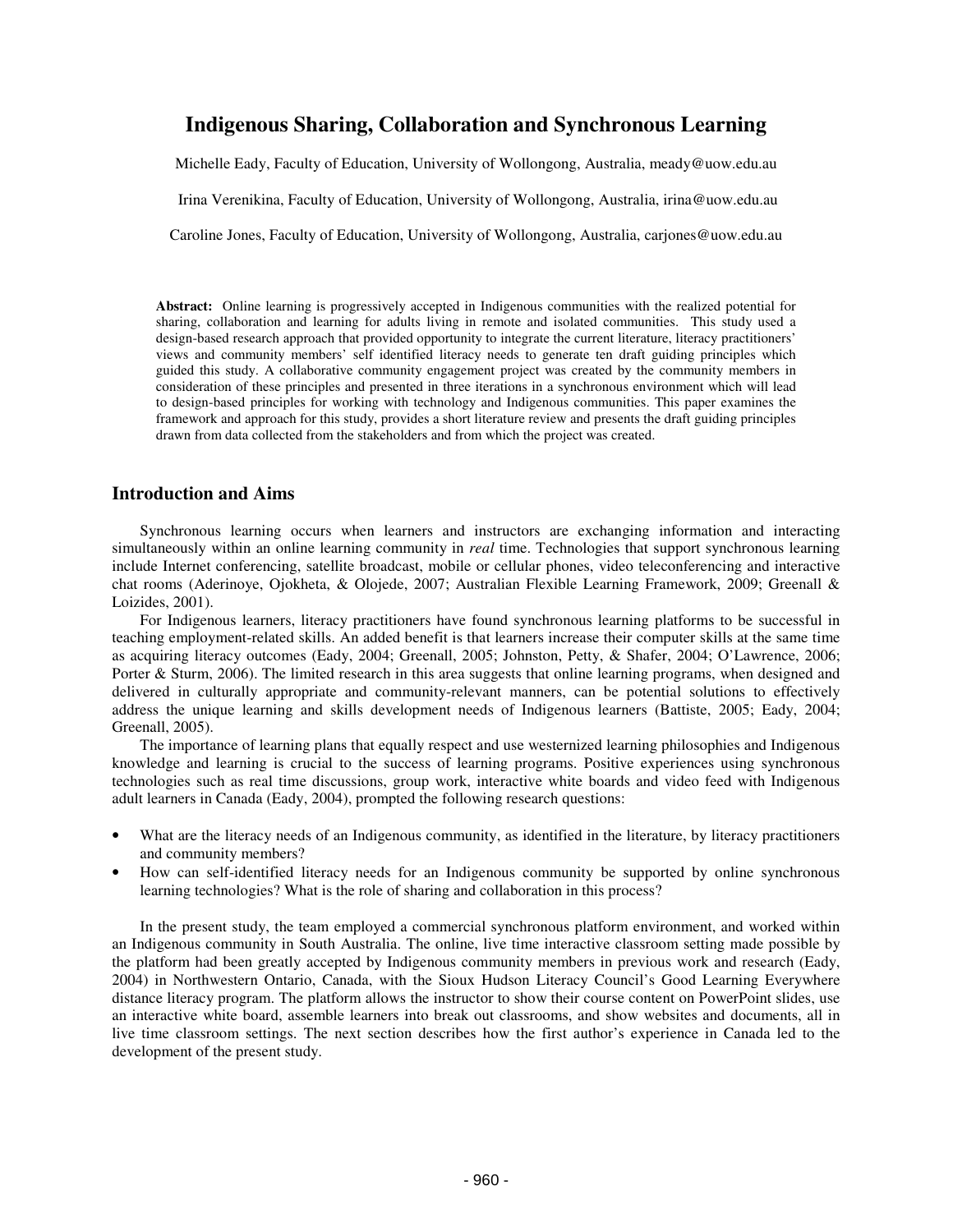## **Background**

The Sioux Hudson Literacy Council has made groundbreaking strides to reach Indigenous adult learners who reside in remote, isolated communities of Northwestern Ontario, Canada. The 35 communities in the area, which have a total population of approximately 35,000 people, are often accessible only by plane in the summer months and by ice roads during the winter. This literacy organization currently services Indigenous adult learners across the province using online synchronous technologies. Many of these adults who live and work in Indigenous communities have not had the opportunity to improve their existing reading, computer and employment skills. There are currently programs in these communities offered to high school and college students via video- and audioconferencing. It appears; however, those adults who would benefit the most, the people who need assistance to improve literacy levels needed for further education and/or employment, are those who have had the least educational opportunity.

Generous funding from the National Literacy Secretariat and Ministry of Training Colleges and Universities, in collaboration with Contact North/Contact Nord; the distance learning platform management organization, has made it possible for the Sioux Hudson Literacy Council to deliver, "Good Learning Anywhere," a distance literacy education pilot project. Over the last six years the Sioux Hudson Literacy Council has been offering solutions for the Indigenous literacy learner at a distance. The organization has a unique website with direct links to synchronous online classrooms and offer solutions to the growing number of Indigenous learners who have had few opportunities to improve their literacy skills. Along the journey, they have discovered the many challenges and issues surrounding the obtaining and retaining of both online learners and mentors through this program.

The primary author of this paper filled the role of distance projects coordinator for the Good Learning Anywhere project for nearly six years. The program flourished and received the Council of the Federation of Literacy award in 2007 -- provincial recognition for innovation in literacy practice. The program's success also resulted in many opportunities for conference presentations on a global level and provided opportunities for reflection and a platform for further study. In one such arena, it was evident through comments made by a fellow conference presenter that Australian Indigenous adult literacy learners living in remote areas have similar issues and barriers to learning as their Canadian counterparts. These initial connections and further discussions and reading led to a research project that investigated the ways that literacy practitioners and researchers from a westernized viewpoint could effectively approach literacy and learning in Indigenous communities while incorporating online technologies.

## **Indigenous learners in the Australian Context and the potential of computer technology**

Current data support the conclusion that Australian Indigenous adult literacy learners in remote areas face similar issues and learning barriers as their Canadian counterparts. In 2006, the Australian Census indicated that 19% of Indigenous adults had completed high school compared to 45% of non-Indigenous adults (ABS, 2006). Of these adults who had completed high school, most live in urban areas, suggesting that Indigenous adults living in remote and rural areas of Australia have had limited access to education in comparison to the rest of Australia (Biddle, Hunter & Schwab, 2004).

The statistics for Canada and New Zealand are comparable. Canadian statistics indicate that 53 % of Aboriginal adults aged 25 to 64 years have less than a high school diploma, compared to 15% of the non-Aboriginal population (NILA, 2006). In 2000, the Auditor General of Canada reported that at least twenty years of "accelerated and restorative education programmes" (Auditor General of Canada, 2000, p. 8) would be required to be at par with the mainstream Canadian school system. New Zealand statistics also indicate a significant number of Maoris scoring below the basic literacy levels compared to non-Maoris (UNESCO, 2004).

The inequalities between social groups are expected to widen as the maintenance and acquisition demands of new literacy competencies for Indigenous populations continue to increase due to technological advancements in the current workforce (Bougie, 2008; Greenall, 2005; Greenall & Loizides, 2001; Miller 2006). As employment skill requirements reflect the growing technology trends of the global market, there looms a significant threat to underskilled Indigenous people who will be excluded from new economic and employment opportunities, thus being pushed further to the margins of society (Greenall & Loizides, 2001; Miller, 2006).

Despite these challenges and inequalities, the literature included in this review indicates that Indigenous communities have the capacity to lessen the margins, given the opportunity and access to adequate resources. The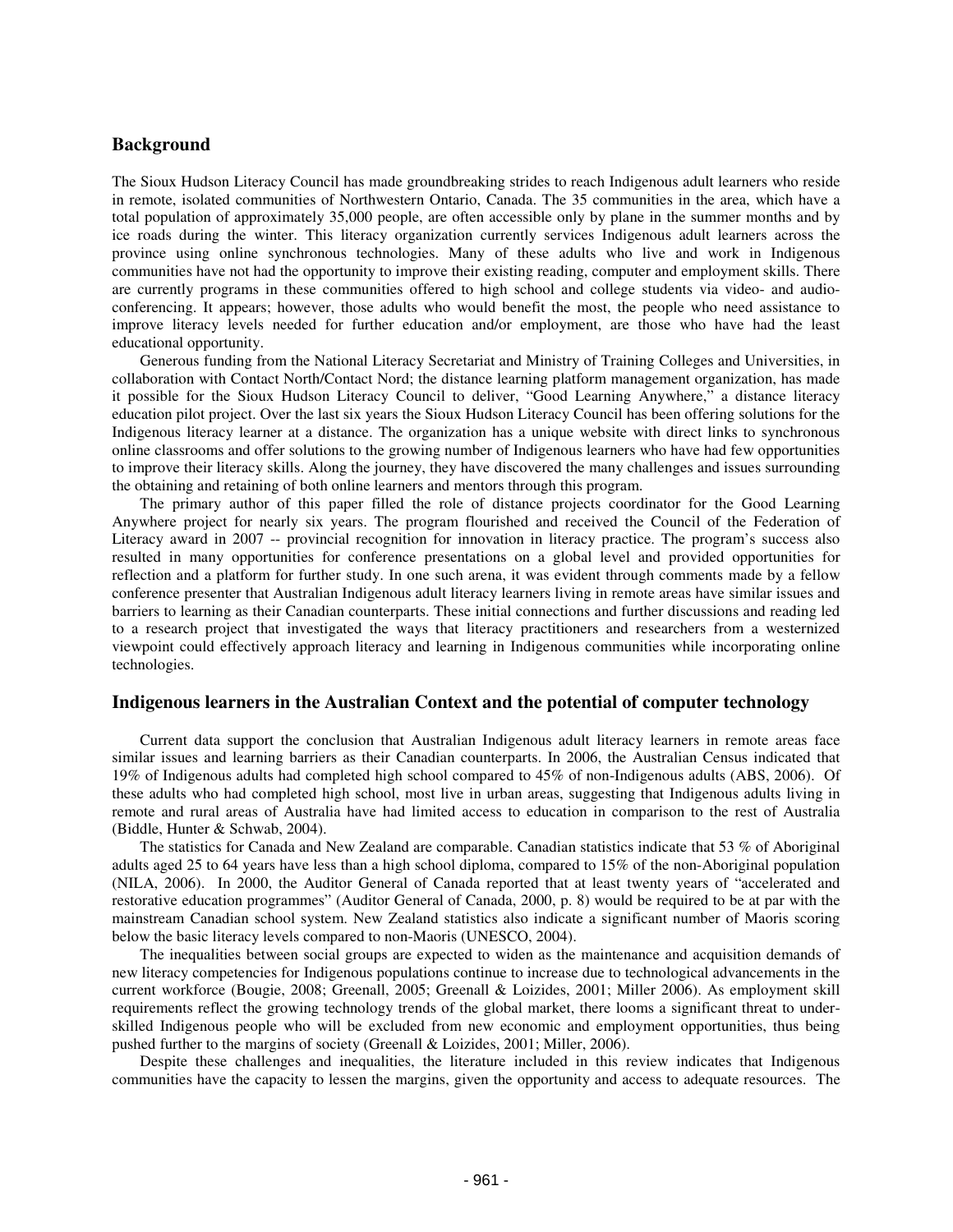increase in access to information computer technology has resulted in greater access for those living in remote areas and the potential capacity to deliver literacy services to those who may not have had the opportunity previously.

## **Approach and Methodology**

The research questions were addressed through a qualitative study, using a design-based research approach. Designbased research combines the creation of solutions to problems in learning environments and results in principles that can be applied to future research practices and investigations (Herrington, McKenney, Reeves, & Oliver, 2007). The design-based research approach was well suited to this study and took into account the practitioners' experiences and expertise and combines them with the literature reviewed. This resulted in a detailed and relevant analysis of the literature, practitioners' views, and community input to the development of the formalized research questions. Figure 1 provides an overview of the four stages of design-based research.



Figure 1 Pictorial representation of the design-based research approach (Reeves, 2006)

The use of a design-based research approach in the present study resulted in four phases of research: Phase 1: Analyze the literacy gap in remote Indigenous communities through literature review and in collaboration with practitioners in the field and community members

Phase 2: Development of a solution to the identified problems found in Phase 1

Phase 3: Testing and refinement of a solution to the literacy gap using synchronous technology

Phase 4: Reflection and identification of design principles for implementing synchronous literacy experiences for Indigenous adult learners

The present paper summarizes the results of Phases 1-3. Phase 4 is still in progress.

The theoretical framework for this study utilized a combination of theories, which related to Indigenous adults, distance learning and technology. These include: Vygotsky's socio cultural theory (Vygotsky, 1978), Lave and Wenger's (1991) situated learning theory, and Henderson's multiple cultural model for e-learning design (Henderson, 1996). Figure 2 below represents the circular interdependence of these theories identified in the present study. The combining, interweaving, and reflecting on these theories throughout the entire research project supported the approach taken towards the study and provided the foundation on which the proposed collaborative community solution is based (Herrington et al., 2007).



Figure 2. Pictorial representation of theoretical framework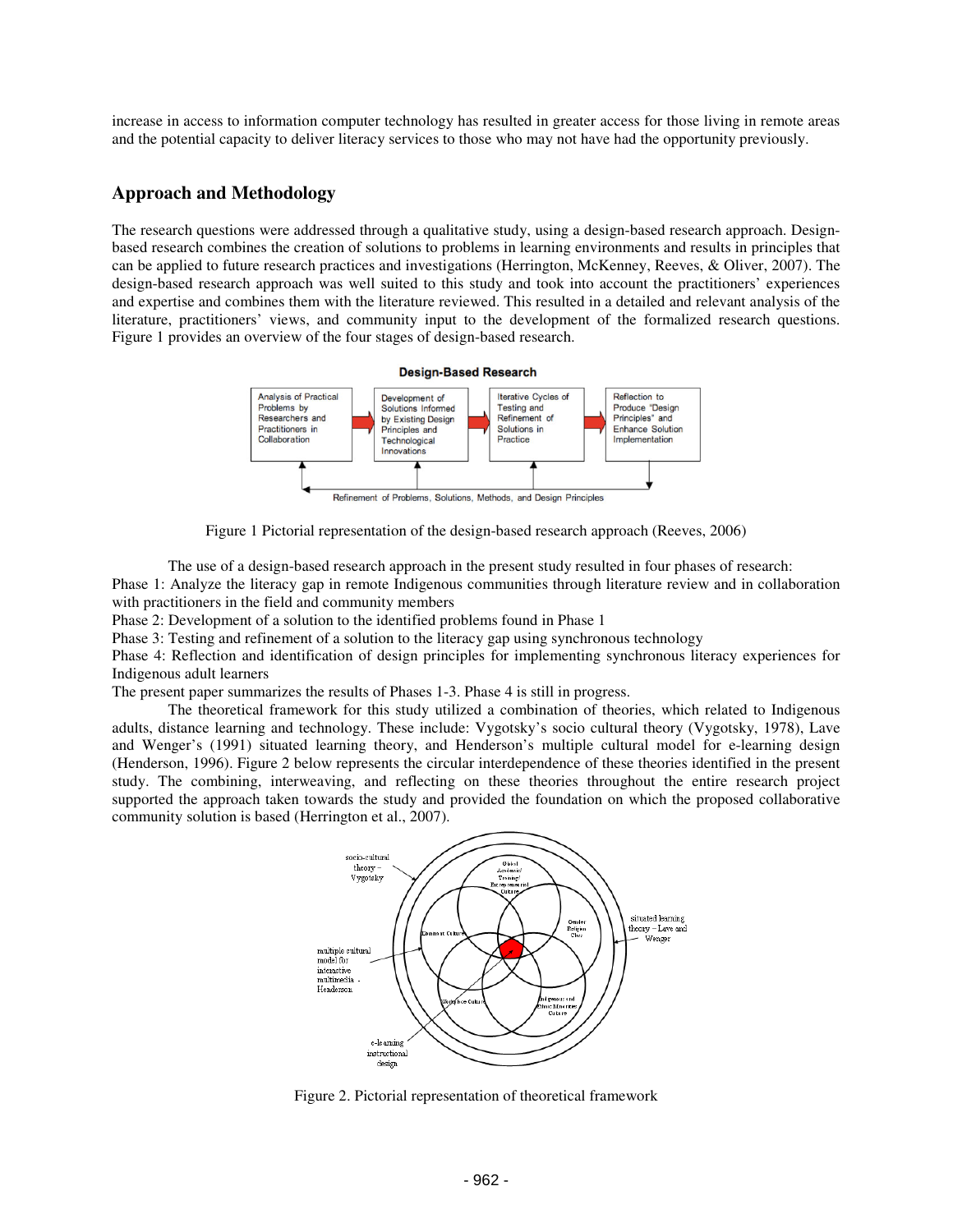## **Literature Review: Supporting learning by Indigenous people**

The first phase of the research incorporated a literature review along with the data collected from practitioners who work with Indigenous communities and community members themselves. Details of keywords and database search are provided in Eady, Herrington, & Jones (2008). The main points that emerged in the literature review are summarized in this section. These insights feed into the guiding principles developed in Phase 1.

When working with Indigenous learners, researchers have argued that practitioners should consider the various ways in which Indigenous people have historically approached their learning in order to provide the best approach to adult literacy skill acquisition for the Indigenous learner (Antone et al., 2002; George, 1998). The main key points in this area include oral traditions, Indigenous ways of learning and knowing, and supporting learning from a wholistic perspective.

#### **Oral Tradition**

Research with Indigenous cultures indicates that knowledge is often transferred through an oral tradition via speech, story telling, song, and dance (Eagles, Woodward, & Pope, 2005). Audio and visual curriculum can incorporate cultural components into lesson design and delivery, and support Indigenous language development when learners are not fluent in English (AISR, 2006; Daniels, 2003; Sawyer, 2004). This potential has so far translated into little research, however (AISR, 2006; Greenall & Loizides, 2001; Kral & Schwab, 2003).

#### **Indigenous Ways of Knowing**

Several writers have conceptualized Indigenous ways of knowing as reflecting the ways communities have passed on information between generations since before colonization. Battiste (2008b) defines Indigenous Knowledge as a multifaceted system of knowing which encompasses "the complex set of languages, teachings, and technologies developed and sustained by Indigenous civilizations" (p. 87). Warner (2006), using the term *Native Ways of Knowing*, describes Indigenous Knowledge as "acquired and represented through the context of place, revolving around the needs of a community and the best efforts to actualize a holistic understanding of the community's environment" (p. 150).

Advocating that Indigenous knowledge and culture are completely separate entries, Battiste and Henderson (2000) caution academia against blindly amalgamating the two, emphasizing that Indigenous knowledge delves deeper than cultural systems, encompassing "the expression of the vibrant relationships between people, the ecosystems, and other living beings that share their land" (p. 42). Expanding from the individual notion of Western thought and intellect, Indigenous knowledge challenges the individual to view his/her relationship in the context of the community, natural environment and global perspective (Cajete, 2000). Warner (2006) differentiates between "the emphasis of Native Ways of Knowing on *knowing* as a verb and Western educational practices that emphasize the accumulation of *knowledge*, a noun" (p. 150).

Indigenous knowledge bears a specific and significant role in Indigenous communities. Brady (1997) writes: "The desire to 'know' is not sufficient reason in Aboriginal societies for receiving knowledge" (p. 418). Within the Indigenous community there are often specific rules governing the passing of knowledge, specifically in relation to spoken and unspoken knowledge (Brady, 1997). Within the protocols of knowledge transfer is the understanding of the importance to preserve the uniqueness of local knowledge which will aid in the preservation and social order of the culture and community (Brady, 1997; Des Jarlais, 2008; Kinuthia, 2007).

## **Indigenous Ways of Learning**

While Western techniques of educating citizens mainly focus on developing the mind, the Indigenous perspective of learning involves a deeper process, emphasizing survival skills such as observation and memory to ensure continuation of culture, language and citizenship (Des Jarlais, 2008). Oral tradition is a central process; Friesen and Friesen (2002) describe the use of legends by Indigenous groups in Canada as "the intricately-devised deliberate process of verbally handing down stories, beliefs, and customs from one generation to the next" (p. 64).

Through observations in traditional Indigenous societies, educational researchers have determined that Indigenous learners exhibit several commonalities in their methods of learning in comparison to non-Indigenous learners. Hughes and More (1997), the Australian National Training Authority (2002) and Dyson (2002) refer to the following learning styles and preferences for Indigenous adult learners: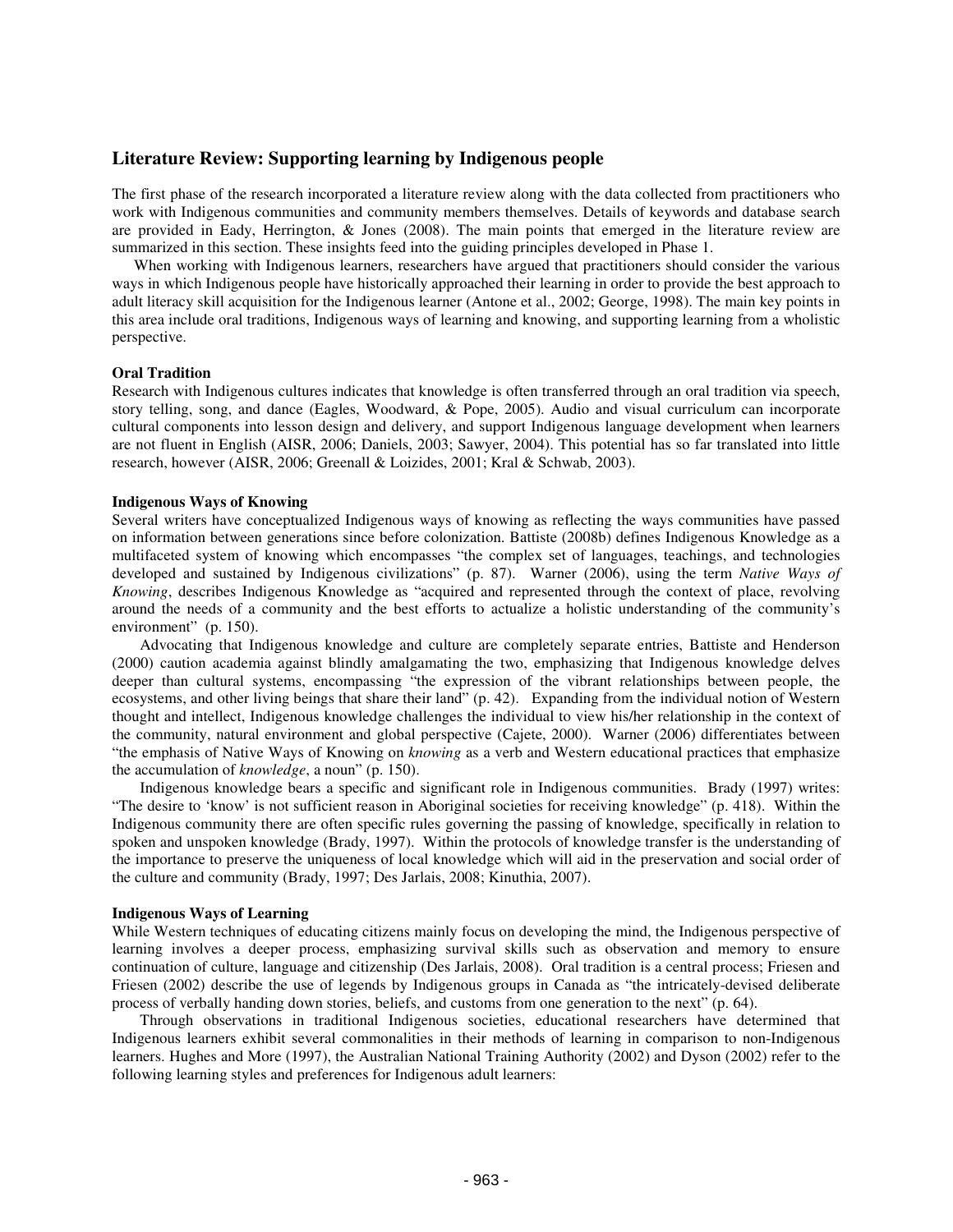- learning through doing, rather than observing;
- learning from real-life experiences;
- a focus on skill acquisition for specific tasks;
- careful observation before practising new skills;
- trial and feedback approaches (not verbal instruction by an expert);
- the interest of the group taking precedence over the individual;
- a wholistic approach of comprehending the entire concept before putting it into practice;
- strong representation of visual-spatial skills;
- deployment of imagery;
- contextual learning as opposed to abstract concepts;
- unprompted learning;
- an aspect of personal, face-to-face instruction; and,
- an emphasis on people and relationships.

Contrary to the common perception that the ways of Western civilization are being rejected by Indigenous communities, many Indigenous learners have indicated a desire to receive instruction in English to improve their speaking and writing skill in order to function more effectively in English society (Ellis, 2004; Kral & Falk, 2004). Many Indigenous societies are advocating for traditional learning methods to be incorporated into Western education frameworks in a way which both honours and maintains Indigenous identity (Hughes & More, 1997).

Advocates of Indigenous learning styles caution against approaching the perspective with a *one-size-fits-all* attitude. Although commonalities have been represented in regards to Indigenous ways of learning, Battiste (2008a) cautions researchers and literacy practitioners not to view the Indigenous learner as "the homogeneous 'other'" (Battiste, 2008a, p. 179). It is recommended that practitioners utilize an individual approach specifically designed to assess the learning style of each adult learner to prevent the stereotyping of Aboriginal learners under a specific learning style or group of learning styles (ANTA, 2002; Battiste, 2008a; Eagles, Woodward & Pope, 2005; Hughes & More, 1997).

### **Supporting Indigenous Literacy from a Wholistic Perspective**

Indigenous communities place an intrinsic and collective value on education which is woven into the present and future needs its people. Battiste (2008a) writes: "Aboriginal scholars and writers have recognized that education is the key matrix of all disciplinary and professional knowledge and central to alleviating poverty in Aboriginal communities" (p. 176). Other authors concur that through increasing the literacy capacity in Indigenous communities, the current pandemic of poverty prevalent among Indigenous people may also be alleviated (Des Jarlais, 2008; Kim, 2009).

Incorporating various learning styles, Indigenous literacy is viewed as a multi-faceted progression which spans throughout an individual's lifespan (Antone et al, 2002; Donovan, 2007; George, 1998; McMullen & Rohrbach, 2003; NADC, 2002). In the Indigenous community, increasing one's literacy skills is recognized as more than a means to increase one's education and obtain viable employment; it includes the objective of striving to maintain cultural identity, preserve language and achieve self-determination (Antone et al., 2002; Battiste, 2008a; Kral & Schawb, 2004; NADC, 2002; Paulsen, 2003).

Priscilla George/Ningwakwe, a well-known and highly respected advocate for First Nations literacy in Canada and a founding member of the National Indigenous Literacy Association [NILA], describes Indigenous literacy in this way:

Native literacy is a tool, which empowers the spirit of Native people. Native literacy services recognize and affirm the unique cultures of Native Peoples and the interconnectedness of all aspects of creation. As part of a life-long path of learning, Native literacy contributes to the development of self-knowledge and critical thinking. It is a continuum of skills that encompasses reading, writing, numeracy, speaking, good study habits and communication in other forms of language as needed. Based on the experience, abilities and goals of learners, Native literacy fosters and promotes achievement and a sense of purpose, which are both central to self-determination. (George, 1997 p. 6)

In this passage, George (1997) refers to the wholistic nature of literacy which encompasses mental, emotional, physical and spiritual attributes. She emphasizes the importance of recognizing the prior learning of adults through life experience, while considering the acquisition of skills required functioning in modern society.

Similarly, Henderson's multiple cultural model promotes a learning environment that ensures equality for all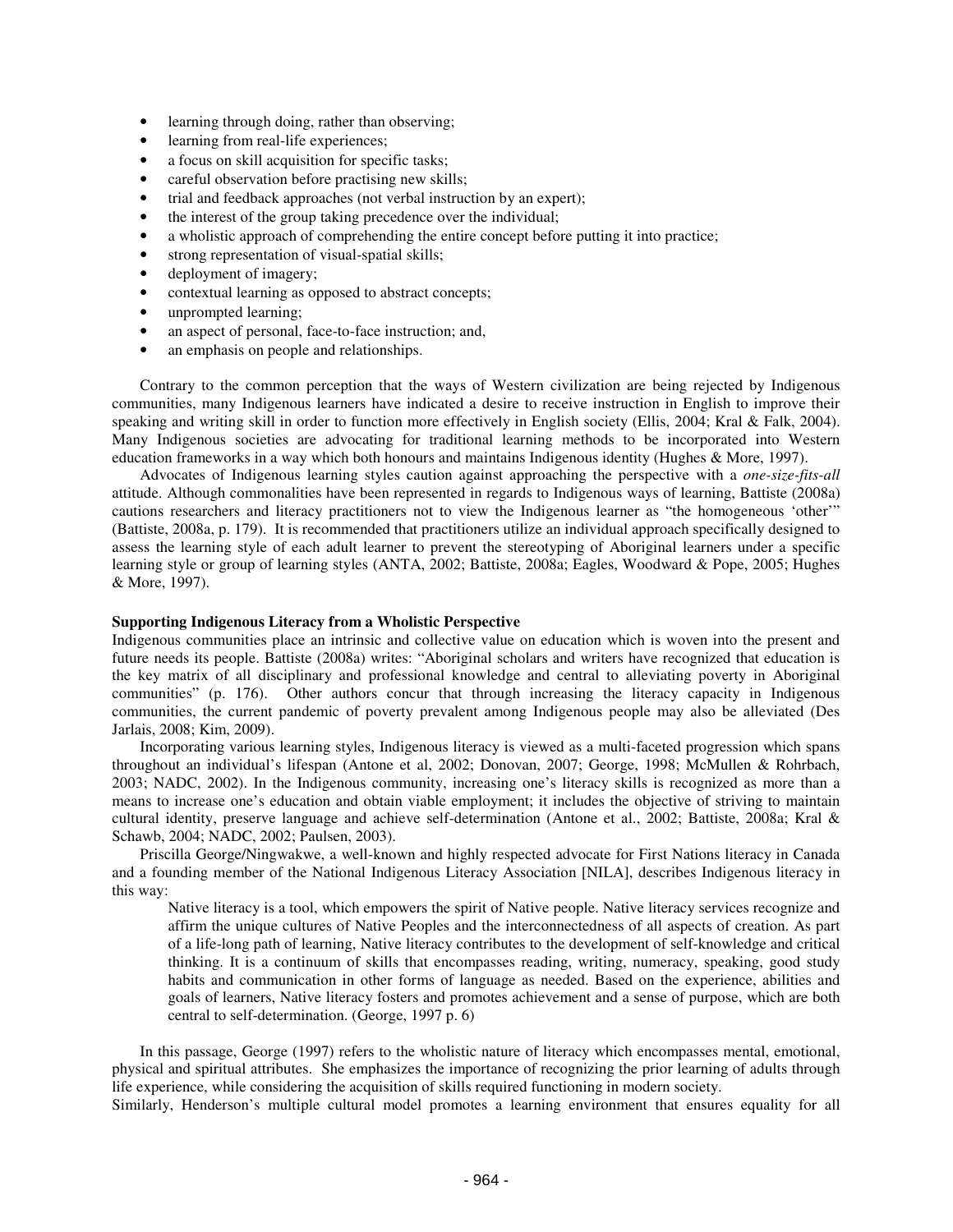learners. Especially suitable for adults from Indigenous groups, this theory of adult learning integrates three cultural logics: those of the academic, mainstream epistemologies of the learners, and minority cultural issues; including the issues of gender, class, religion, age, politics, and various workplace cultures (Henderson, 1996).

These views expressed in the literature review were further explored and discussed when considering the opinions of literacy practitioners and community members.

## **Results and Discussion**

The presentation of the results follows the phases of design-based research approach (Reeves, 2006) adopted in this study.

## Phase 1

## *Analyze the literacy gap in remote Indigenous communities through research and in collaboration with practitioners in the field*

In the first stage of phase 1 we identified literacy practitioners who work in the area of Indigenous adult literacy. The practitioners were recruited over three months in one of four ways: through a workshop presented by the first author as an online interest session for the Australian Council for Adult Literacy (ACAL); at the ACAL annual general conference on the Gold Coast; and the community support group in the community where the research took place. The practitioners were of varying ages and experience but all had worked with Indigenous communities, community members and/or with Indigenous literacy issues, in either a face-to-face or computer-based capacity. In total, ten literacy practitioners participated in the online focus group using an online live-time synchronous platform.

The practitioners provided answers to questions about their teaching experience, particularly with computer technology and Indigenous learners, and their views on literacy needs in Indigenous communities. The results of the online focus group (see Eady, Herrington, & Jones, under review) reveal four main perceived needs: better understanding of complexities of the Indigenous learner (from a language and personal perspective), improvement in all literacy skills; better support for the children; need for literacy to provide a voice for the community. Almost all practitioners had used technology with learners, and considered it has potential for supporting learning (through the fit between multimedia possibilities and visual literacies, oral memory and spatial relations, and through transgenerational group learning and sharing). Practitioners also noted technical issues, e.g. lack of computers, lack of ongoing service, lack of computer skills training, lack of internet access in some areas.

## Phase 2

## *Development of a solution to the identified problems found in Phase 1*

In Phase 2, a process was established for engaging with a remote Indigenous community in South Australia. The community was connected with the researcher through a partnership that was already in place between communities and the working team of the Digital Bridge Unit (DBU), part of the Information Economy Directorate in the Department of Further Education, Employment, Science and Technology of the Government of South Australia. The manager of the DBU first approached the community in question, raising awareness of the project. This introduction promoted a partnership-based approach where community council members discussed issues that their community members faced, as well as discussed the benefits of involvement in the research to both their community and other Aboriginal communities as a result. A volunteer community focus group of ten members in the collaborative community engagement process was formed. The group was recruited after permission was granted from the community council for the researcher to be in the community. This effort resulted in a group that worked together to identify the literacy needs in their community and create a solution to help meeting some of those needs. This collaborative solution was built from the compilation of common themes in the literature, the data collected from literacy practitioners, and the self-identified literacy needs from within the community. The solution was created together with the community focus group and consistently reflected the following compiled guiding principles:

- 1. The literacy levels amongst Aboriginal adult learners are well below the expected skill level of the average Australian adult learner.
- 2. Indigenous communities in general have complex systems of language, specific cultural ways of knowing and learning and social struggles that must be considered when approaching the community with new learning opportunities.
- 3. Literacy is more than the mechanical skills of language, but provides a sense of ownership and a means of power of position in society which can also result in an authentic voice for Indigenous learners.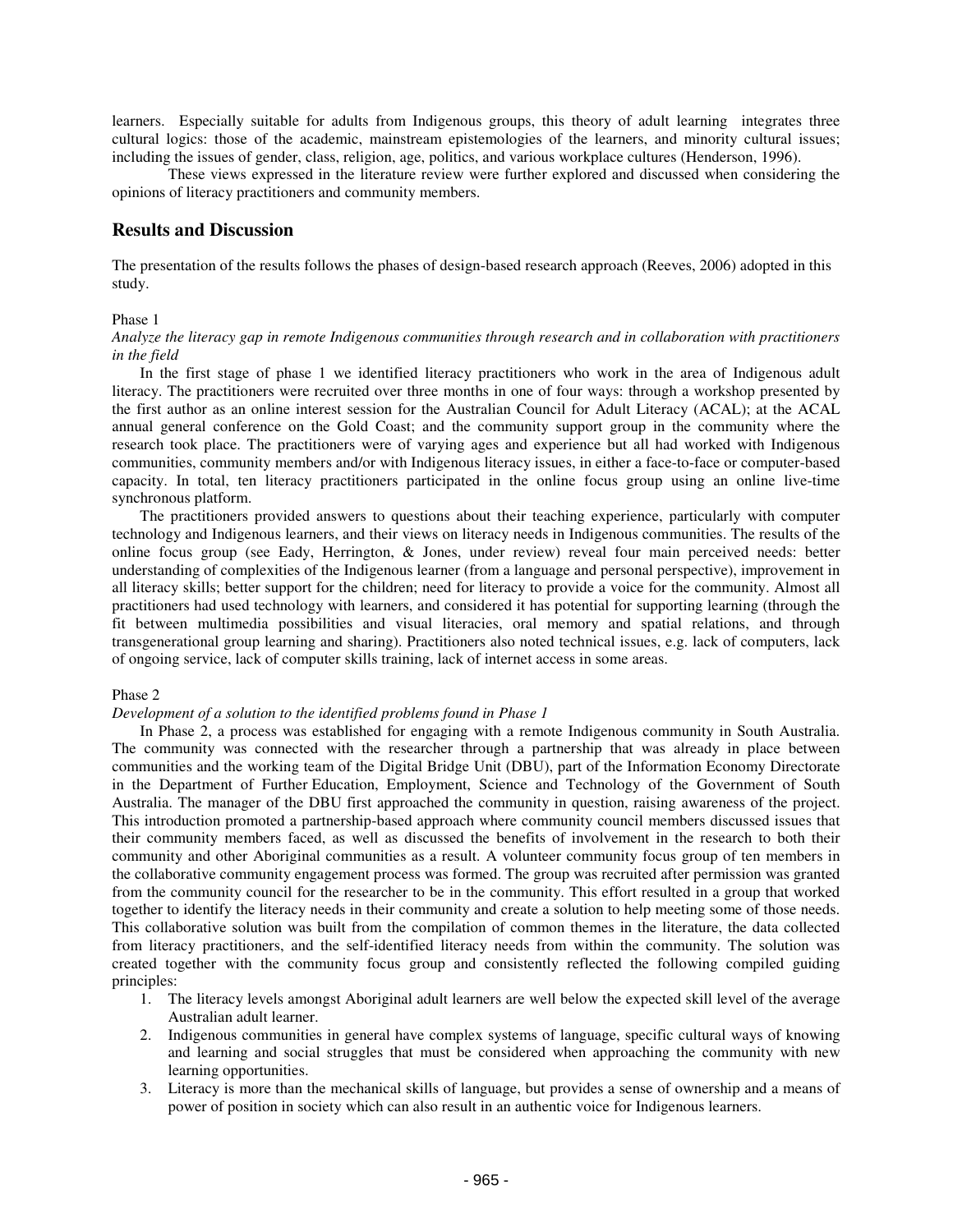- 4. Culturally 'marinating' or saturation of curriculum is seen as something that was imperative at all levels of learning for Indigenous communities.
- 5. The internet has become an accepted method of learning in most Indigenous communities where employed, and there are suggestions in place for using technologies in Indigenous communities. There have also been many types of online learning applications tested in Indigenous settings.
- 6. Computer-based learning faces many challenges including technological challenges, accessibility issues, cost factors, low skill levels, lack of human resources.
- 7. There is a plea for generational support in the literacy process, which means that a recurring theme has been the need to support the entire population in an Indigenous community; from prenatal learners through to the oldest grannies.
- 8. Mentoring, peer support programs and technological support are seen as a necessity and wanted by community members as well.
- 9. Social learning, groups learning and feeling comfortable in one's community and safe from ridicule is important to Indigenous learners.
- 10. Genuine partnerships with the government and strong beliefs of bottom up learning approaches were emphasized.

The community focus group identified computer literacy as one of the many literacy needs in their community and also raised concern about the possibility of their primary school closing due to lack of enrollment. They decided to create a presentation that showcased photos of the education in their community since the community was created nearly 140 years ago and share the project using an online synchronous platform with other communities and interested stake holders. The presentation focused on why the local school is such a vital part of their community.

During this phase of development of the project, there were several activities which were informed by sociocultural theory based on the work of Vygotsky (1978). The premise of the socio-cultural theory is that learning is not happening in isolation but in interaction of the learner with the social and cultural environment. Based on this philosophy, adults will learn more effectively when they socialize with other learners in a positive environment and learning is deemed more effective when it is connected to cultural content relevant to the learner. In this research a very important aspect of working with the adults in the Indigenous focus group was that they were comfortable in their community environment. The group volunteered their time and came forward to work together. The focus group members had grown up knowing one another and had been through life's challenges and successes together. There was an understanding of where the learners had come from, the history of what their people had been through, the realities of today's community and the hopes for the future. There was care and concern for the topic that the community group had chosen to talk about and because of the meaningfulness of the topic and the potential impact on their culture that losing the school may have on the community.

Vygotsky's theory proposes that supportive social interactions with more knowledgeable members of society can enhance the development of higher order functions such as self-regulation and self-directed learning (John-Steiner & Mahn, 1996). Guided social interactions serve a cognitive function which occurs in the Zone of Proximal Development (ZPD) which, simplistically, is the difference between what a learner can do independently and what can be accomplished cognitively with guided support from more knowledgeable others (van der Veer & Valsiner, 1991). The pedagogy, based in teaching in the ZPD (often referred to as scaffolding), was applied in a variety of ways as the research project progressed through the training of the synchronous platform as well as the isolated tasks of the project such as scanning, creating a presentation and adding and editing audio files. Careful scaffolding is an essential factor of the development of a self-regulated, life long learner (Verenikina, 2008). Computer literacy skills fit well with these combined theories as they direct the process of moving the learner from assisted performance to greater self-assisted and self-regulatory competence (Henderson & Putt, 1999; van der Veer & Valsiner, 1991)).

During this phase there was evidence of scaffolding between the researcher and the focus group members while the members learned to scan photos, resize the photos and placing them into the presentation. There were also instances of a more knowledgeable and skilled community member, who had experience with computers, aiding fellow focus group members and assisting with their skills so that overall, the group attained a greater level of competence in the skills due in part to the assistance of the experienced focus group member. This project has shown that research of this type is influenced by the need for the learner to feel comfortable in their learning environment and for the learning task to be relevant and culturally appropriate context presented.

#### Phase 3

## *Testing and refinement of a solution to the literacy gap using synchronous technology*

In Phase 3 of the research there were two cycles of the collaborative community solution to address the literacy needs of the community. The first cycle included the first implementation of the online literacy activity with audio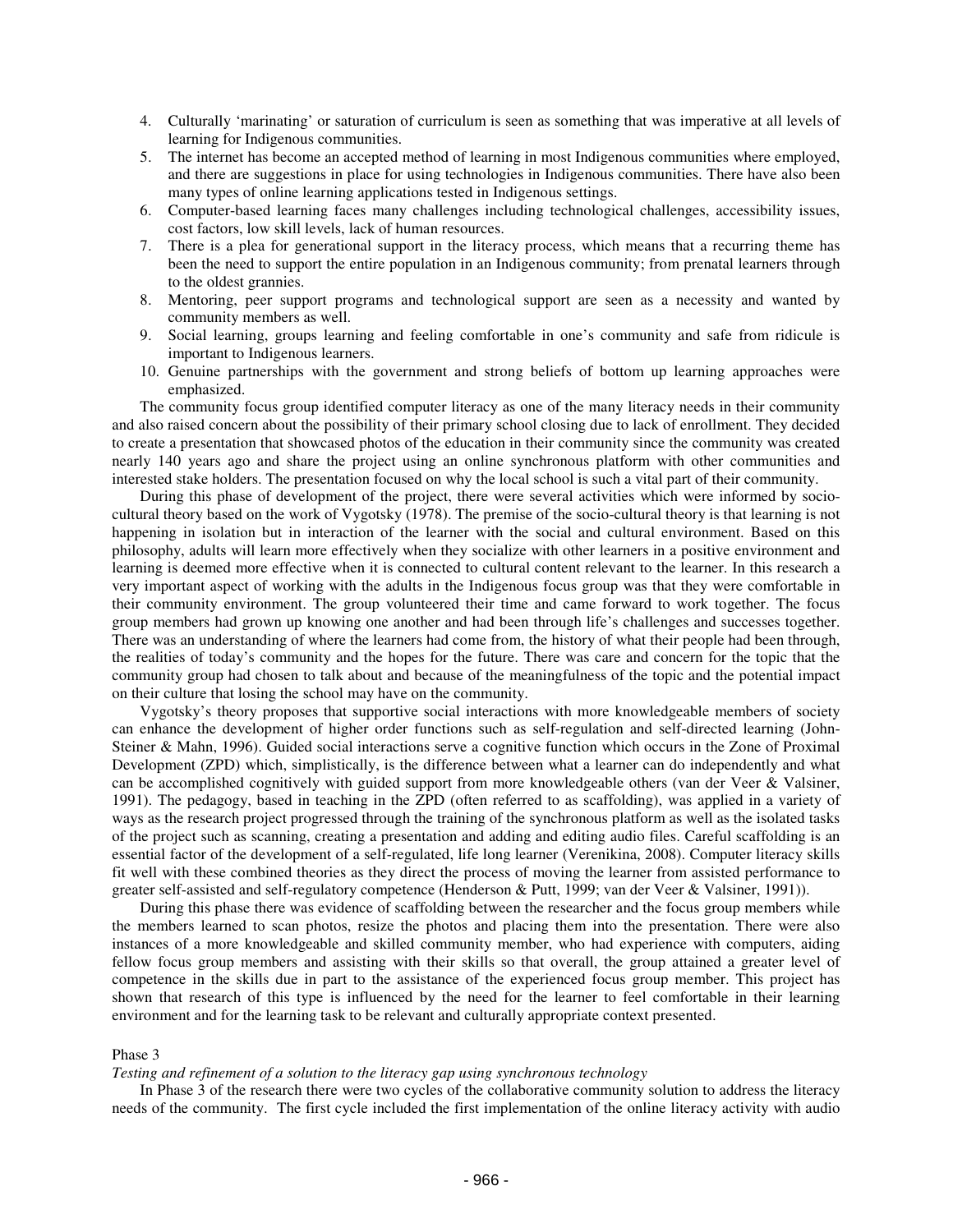recordings and field notes being taken throughout. At the end of the first activity, a meeting took place with participants in both the development and participation of the first cycle in order for the group to identify successes and improvements to be made. The data collected over the time period of the first activity was analyzed and common themes identified. A meeting with the focus group to discuss the common themes and suggested changes to the initial activity with the intent of the suggested changes to be implemented for the second cycle of phase 3 followed. The newly revised activity was then delivered again, with audio recordings and field notes taken.

#### Phase 4

## *Reflection and identification of design principles for implementing synchronous literacy experiences for Indigenous adult learners*

The fourth and final phase of the research reflected on the analysis of the data and established connections between the activity in phase 3 and the data collected through the literature review, practitioner input and community concerns collected in phase 1. The analysis will help to identify the design principles for implementing synchronous literacy experiences for Indigenous learners. These principles will provide practical and relevant guidelines based on the expertise and experience of literacy practitioners and community members. The repetitive cycles of testing and refinement of solutions in phase 3 will ensure a level of confidence in the results which when connected to the compiled information in phase 4, will impact future synchronous literacy learning research.

## **Conclusion**

Previous research and experience suggests that synchronous learning tools have the potential to incorporate culture and various learner styles in an environment conducive to the principles of Indigenous peoples, and revealed that the synchronous platform is best used when people are working together in close collaboration based in authentic activity. The preparation for the use of this platform provided an environment for community members to gather and share history, stories and their concerns for the future. This environment came as a reflection of the theoretical framework developed for this study. Socio-cultural view (Vygotsky, 1978) informed the study on the role of shared ideas and joint participation in meaningful activities as an essential factor of successful learning. The arena in which research took place allowed for capitalizing on the strength of informal learning approach (Lave & Wenger, 2003) which appears to resonate with the Indigenous ways of learning and knowing. Multiple cultural model (Henderson, 1996) ensured that all elements of the wider community as a whole were taken into consideration.

The design-based research approach incorporated practitioners' input and responded to a community's selfidentified needs. It also allowed for iterative cycles of testing and refinement of a solution to identified needs. The data collected in phase one resulted in guiding principles around Indigenous ways of learning and knowing, and supporting Indigenous learning in a wholistic perspective as noted in the literature and through inquiry of literacy practitioners. In the second phase of the research a voluntary collaborative community focus group was brought together to confirm community literacy needs and to provide a solution to the needs identified. In phase three of this research, the iterations of the proposed collaborative community solution took place with a focus on community concerns and strengths. During this phase several examples of scaffolding were evident, of three kinds. Peer scaffolding was essential in the creation of collaborative, trusting and safe community engagement in the on-line experience. Peer mentoring naturally evolved when more advanced community members with higher developed computer skills fostered positive guidance for other members of the focus group. The position of the primary researcher as mentor allowed for a third type of mentoring – that of a guide who was always aware of the community needs and cultural protocols and at the same time attentive to the needs of each individual participant.

Finally, in phase four, a reflection of the literature review, practitioners' input, data collected, and iterative cycles of the proposed solution will take place. This will result in the design principles and a model for literacy practitioners when providing synchronous literacy learning and sharing opportunities to Indigenous learners at a distance.

## **References**

- Aderinoye, R., Ojokheta, K., & Olojede, A. (2007). Integrating mobile learning into nomadic education programme in Nigeria: Issues and perspectives. *The International Review of Research in Open and Distance Learning [Online]* (Vol. 8). Retrieved June 12, 2009 from: http://www.irrodl.org/index.php/irrodl/article/view/347/919
- Antone, E., Gamlin, P., Sinclair, M., Turchetti, L., Robbins, J., & Paulsen, R. (2002). *What is native literacy?* [Electronic Version]. Retrieved March 01, 2008 from http://www.oise.utoronto.ca/CASAE/cnf2002/2002\_Papers/symantone&etal2002w.pdf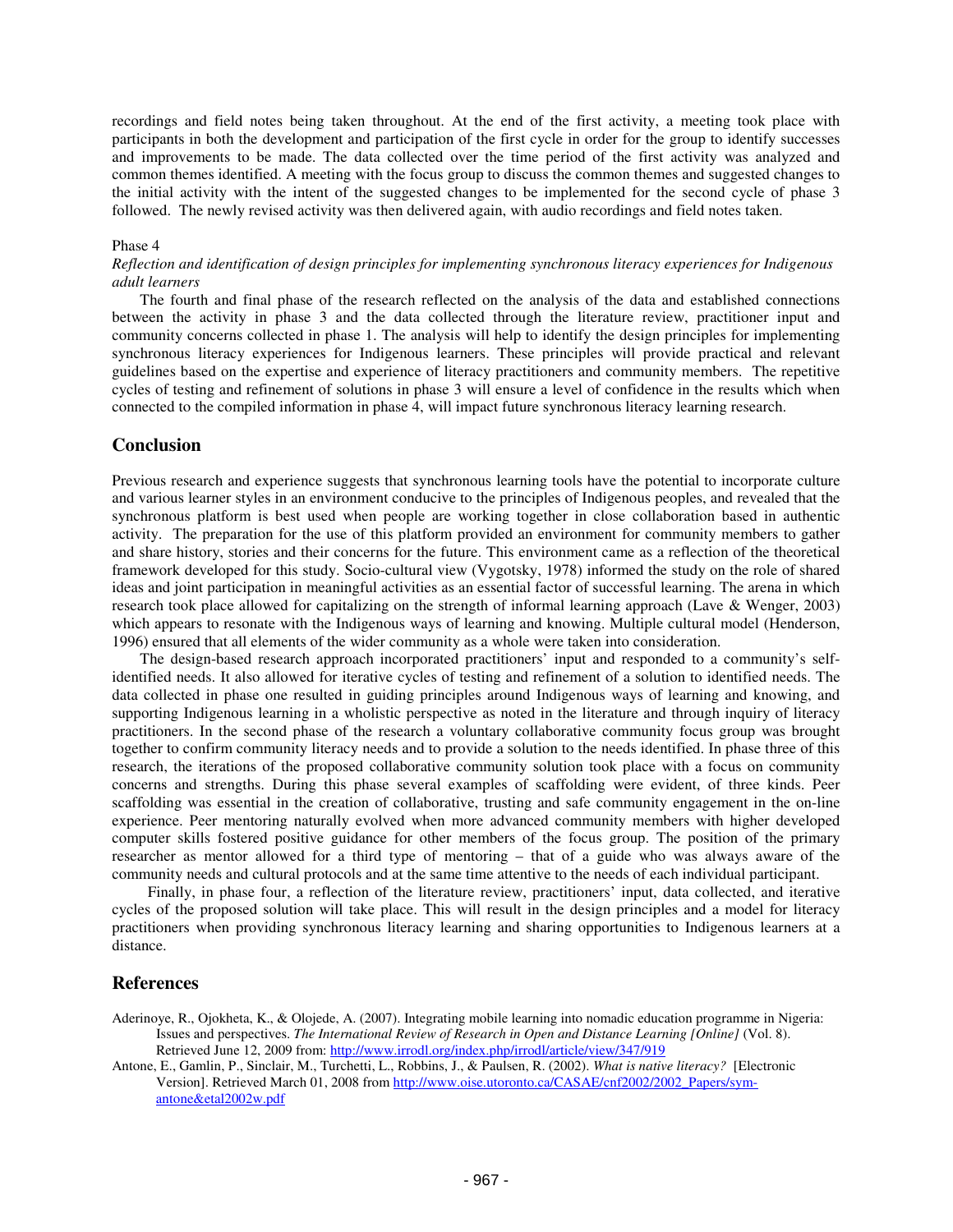Auditor General of Canada. (2000). *Indian and Northern Affairs Canada Elementary and Secondary Education.* Report Submitted to the House of Commons, Chapter 4. Ottawa: Minister of Public Words and Government Services, Canada.

Australian Bureau of Statistics (ABS) (2006). *'Australia: Highest year of school completed by Indigenous status by sex'*, retrieved April 1, 2009, http://www.censusdata.abs.gov.au

Australian Flexible Learning Framework. (2009). *Getting started in e-learning: Technologies for e-learning*. Retrieved November 21, 2009, from http://www.flexiblelearning.net.au/content/technologies-e-learning

Australian Institute for Social Research (2006). *The digital divide – Barriers to e-learning* [Electronic Version]. Retrieved March 10, 2008 from http://www.ala.asn.au/research/Barriers%20- 20by%20Digital%2Bridge%20Unit%20and%20undertaken%20by%20Australian%20Institute%20of%20Social%20Rese arch.pdf

- Australian National Training Authority (2002). *Adapting online resources for Indigenous learners*. Retrieved September 13, 2009 from: http://toolboxes.flexiblelearning.net.au/documents/docs/indighortreport.doc
- Battiste, M. (2008a). The decolonization of Aboriginal education: Dialogue, reflection, and action in Canada In P. R. Dasen & A. Akkari (Eds.), *Educational Theories and Practices from the Majority World* (pp. 168 - 195). New Delhi: Sage Publications India Pvt Ltd.
- Battiste, M. (2008b). The struggle of renaissance of Indigenous knowledge in Eurocentric education. In M. Villegas, S. Neugebauer & K. Venegas (Eds.), *Indigenous knowledge and education: Sites of struggle, strength, and survivance.* (pp. 85 - 91). Cambridge, MA: Harvard Educational Review.
- Battiste, M. (2005). *State of Aboriginal learning: Background paper for the "National dialogue on Aboriginal learning"* [Electronic Version]. Retrieved March 8, 2008, from http://www.ccl-cca.ca/NR/rdonlyres/210AC17C-A357-4E8D-ACD4-B1FF498E6067/0/StateOfAboriginalLearning.pdf
- Battiste, M., & Henderson, J. (2000). *Protecting Indigenous knowledge and heritage: A global challenge*. Saskatoon: Purich Publishing Ltd.
- Biddle, N., Hunter, B., Schwab, R. (2004). *Mapping Indigenous Education Participation.* Discussion Paper No: 267/2004, Centre for Aboriginal Economic Policy Research, Canberra.
- Brady, W. (1997). Indigenous Australian education and globalisation. *International Review of Education, 43*(5-6), 413 422.
- Bougie, E. (2008). Literacy profile of off-reserve first nations and metis people living in urban manitoba and saskatchewan: Results from the international adult literacy and skills survey 2003 [Electronic Version]. Retrieved February 28, 2008, from www.statcan.ca/english/freepub/81-004-XIE/2007005/article/10500-en.htm
- Cajete, G. (2000). "Indigenous Knowledge: The Pueblo Metaphor of Indigenous Education" in Marie Battiste (ed.) *Reclaiming Indigenous Voice and Vision*, Vancouver: UBC Press.
- Daniels, D. (2003). *Canada's northern Indigenous perspectives on distance learning* [Electronic Version]. Retrieved March 8, 2008, from http://vefir.unak.is/ICTConference/Daniels.pdf
- Des Jarlais, C. W. (2008). *Western structures meet Native structures: The interfaces of educational cultures*. Charlotte: Information Age Publishing, Inc.
- Donovan, M. (2007). Can information communication technological tools be used to suit Aboriginal learning pedagogies? . In L. E. Dyson, M. Hendriks & S. Grant (Eds.), *Information technology and Indigenous people* (pp. 93 - 104). Hershey PA: Information Science Publishing.
- Dyson, L. (2002). *Design for a culturally affirming Indigenous computer literacy course.* Paper presented at the 19th Annual Conference of the Australasian Society for Computers in Learning in Tertiary Education (ASCILITE), December 8 - 11, 2002, Auckland, NZ.
- Eady, M. (2004). Building a solid framework: Online mentoring for adult literacy learners in Northwestern Ontario An action *research study and recommendations for implementation.* Unpublished Master's Thesis, Lakehead University, Thunder Bay, ON.
- Eady, M., Herrington, A., & Jones, C. (2008). Establishing design principles for online synchronous literacy learning for Indigenous learners. *Proceedings of World Conference on Educational Multimedia, Hypermedia and Telecommunications 2009*. AACE: Chesapeake,VA. 1049-1054.
- Eady, M., Herrington, A., & Jones, C. (under review). Literacy practitioners' perspectives on adult learning needs and technology approaches in Indigenous communities. *Australian Journal of Adult Literacy*.
- Eagles, D., Woodward, P., & Pope, M. (2005). *Indigenous learners in the digital age: Recognising skills and knowledge* [Electronic Version]. Retrieved March 11, 2008, from

http://www.avetra.org.au/publications/documents/PA045Eagles.pdf

Ellis, J. (2004). Making space for adult education in independent Namibia. *Convergence, 37*(3), 105-113.

- Friesen, J., & Lyons Friesen, V. (2002). *Aboriginal education in Canada: A plea for integration*. Calgary: Detselig Enterprises, Ltd.
- George, P. (1997). *Vision: Guiding Native Literacy*. Owen Sound, ON: Ningwakwe Learning Press.
- Greenall, D. (2005). *Formative evaluation of the Sunchild e-learning community.* Ottawa, ON: The Conference Board of Canada.
- Greenall, D., & Loizides, S. (2001). Aboriginal digital opportunities: Addressing Aboriginal learning needs through the use of learning technologies: The Conference Board of Canada. Retrieved March 5, 2008 from: http://www.hrsdc.gc.ca/en/hip/lld/olt/Skills\_Development/OLTResearch/aborig\_e.pdf